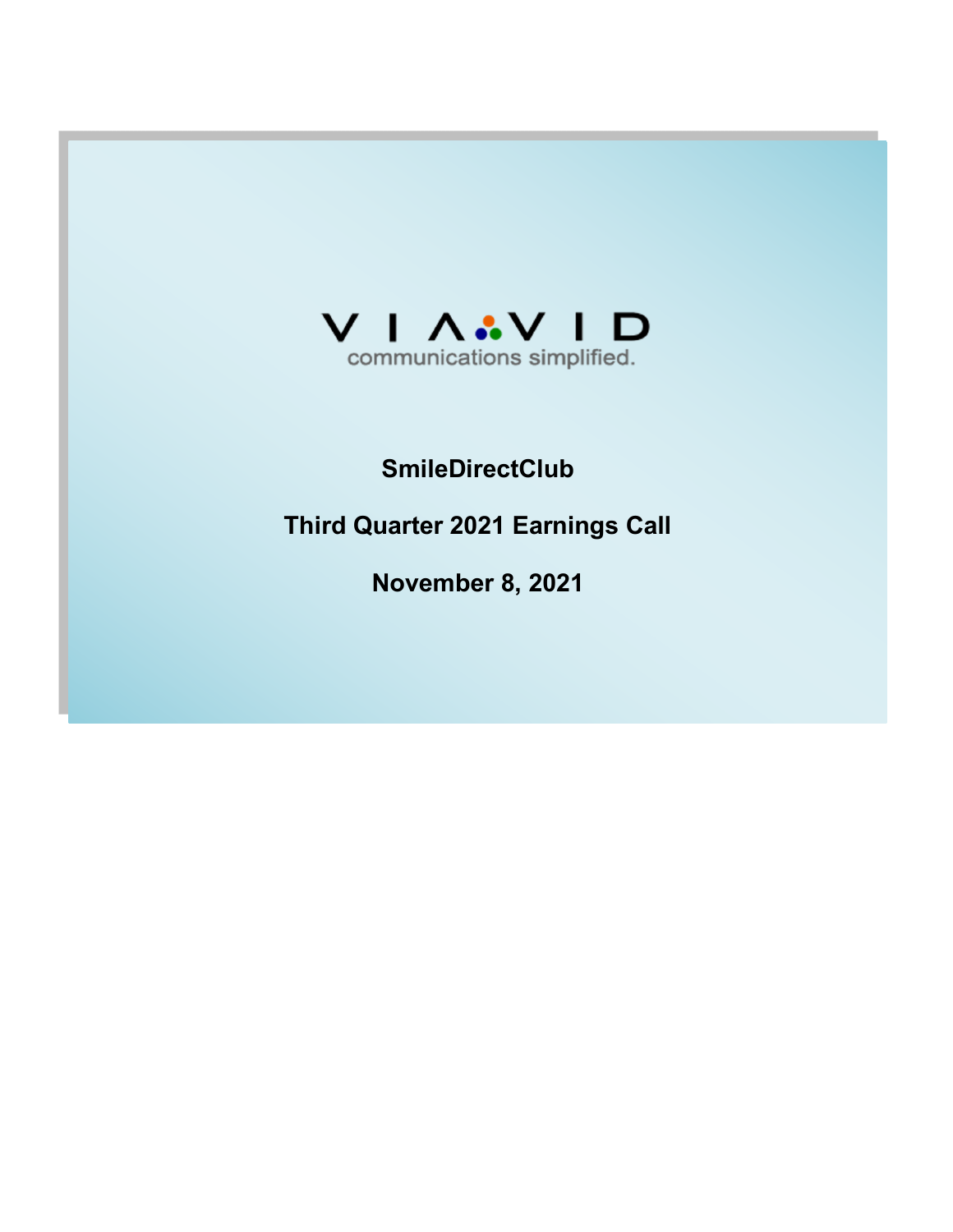## **C O R P O R A T E P A R T I C I P A N T S**

**Tripp Sullivan,** *Investor Relations* **David Katzman,** *Chief Executive Officer and Chairman* **Kyle Wailes,** *Chief Financial Officer*

# **C O N F E R E N C E C A L P A R T I C I P A N T S**

**John Kreger,** *William Blair & Company*  **Lilia-Celine Breton Lozada,** *JPMorgan Chase & Co.* **Jonathan Block,** *Stifel, Nicolaus & Company* **Chris Cooley,** *Stephens, Inc.* **Michael Ryskin,** *Bank of America Merrill Lynch* **Nathan Rich,** *Goldman Sachs*

### **P R E S E N T A T I O N**

#### **Operator**

Greetings. Welcome to the SmileDirectClub Third Quarter 2021 Earnings Call.

Please note this conference is being recorded.

I will now turn the conference over to your host, Tripp Sullivan, Investor Relations. Thank you. You may begin.

#### **Tripp Sullivan**

Thank you, Operator.

Good afternoon. Before we begin, let me remind you that this conference call includes forward-looking statements. For additional information on SmileDirectClub, please refer to the Company's SEC filings, including the risk factors described therein. You should not rely on our forward-looking statements as predictions of future events. All forward-looking statements that we make on this call are based on assumptions and beliefs as of today. I refer you to our Q3 2021 earnings presentation for a description of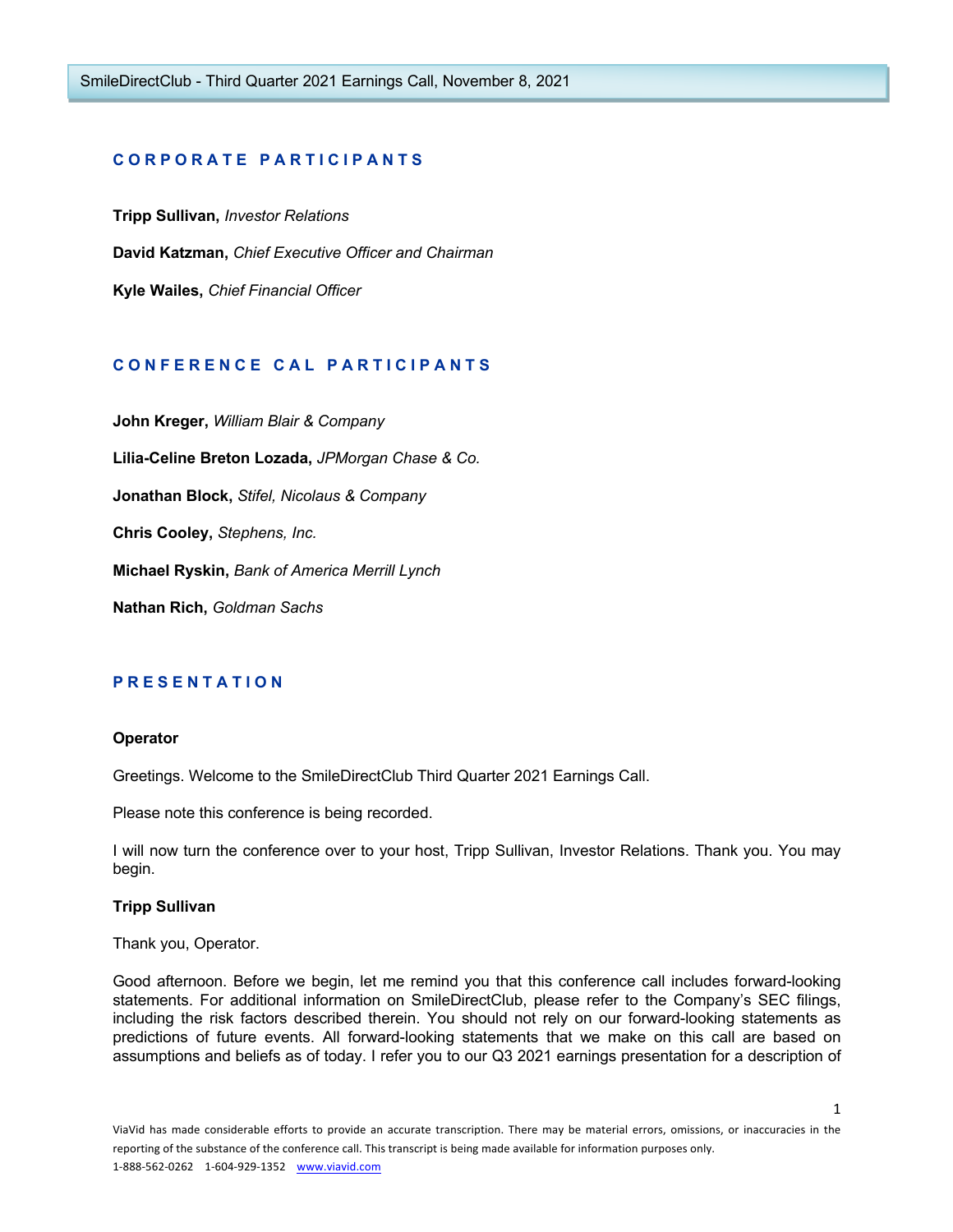certain forward-looking statements. We undertake no obligation to update such information, except as required by applicable law.

In this conference call, we will also have a discussion of certain non-GAAP financial measures, including Adjusted EBITDA and free cash flow. Information required by Regulation G of the Exchange Act with respect to such non-GAAP financial measures is included in the presentation slides for this call, which can be obtained on our website. We also refer you to this presentation for a reconciliation of certain non-GAAP financial measures to the appropriate GAAP measures.

I'm joined on the call today by Chief Executive Officer and Chairman David Katzman, and Chief Financial Officer Kyle Wailes.

Let me now turn the call over to David.

#### **David Katzman**

Thanks, Tripp, and good afternoon, everyone. Thank you for joining us today.

SmileDirectClub was founded seven years ago with the mission to democratize access to a smile each and every person loves and deserves by making it affordable and convenient for everyone. Each decision we've made since then has been to support and expand this mission, which will enable us to achieve our long-term growth potential. That's the same approach taken with every company that I have founded and led. I will get into why that matters in a moment, but I first want to highlight what these decisions at SDC have led to so far.

We've had 30 patents issued for innovations that enable the treatment of more complex cases, automated manufacturing, new types of aligners, smile scanning technologies, our proprietary telehealth platform, oral care products, and a variety of other areas to continue our disruption. The most recent patent was granted for our SmileBus concept, and there are many more pending and in the pipeline in the U.S. and abroad on various technologies relating to data capture, 3D image capture, treatment planning, intraoral scanning, monitoring, manufacturing, and consumer products. We've enabled treatment for over 1.5 million customers with affordable and convenient teeth straightening.

We built the only vertically integrated medtech platform for straightening teeth at scale, enabling us to provide an unparalleled customer experience. This includes a state-of-the-art FDA-certified and registered facility that is home to one of the largest fleets of 3D printers and one of the largest clear aligner manufacturers in the U.S. We created a dental partner network and have 735 global practices that are live or pending training. We created oral care products that are now available at over 12,900 retail stores nationwide and serve as a highly efficient lead source and brand building opportunity.

Our ancillary product portfolio is available through every retail channel, including drug stores, grocery stores, club stores, mass retailers, and through e-commerce. We have entered 14 countries and counting. That's a long list, but here's why those achievements and differential assets matter.

The global orthodontics market is large and underserved, and the total addressable market is expanding. Between the U.S. and rest of world, there are approximately 500 million people for whom clear aligners would be an appropriate means to treat malocclusion and who can afford treatment using our SmilePay program.

Within that, there are approximately 15 million worldwide orthodontic case starts annually, and the penetration of clear aligners within that is still less than half. It's a tremendous global opportunity. It's been my direct experience in building businesses like ours that you need these unique assets and innovation to

 $\overline{\phantom{a}}$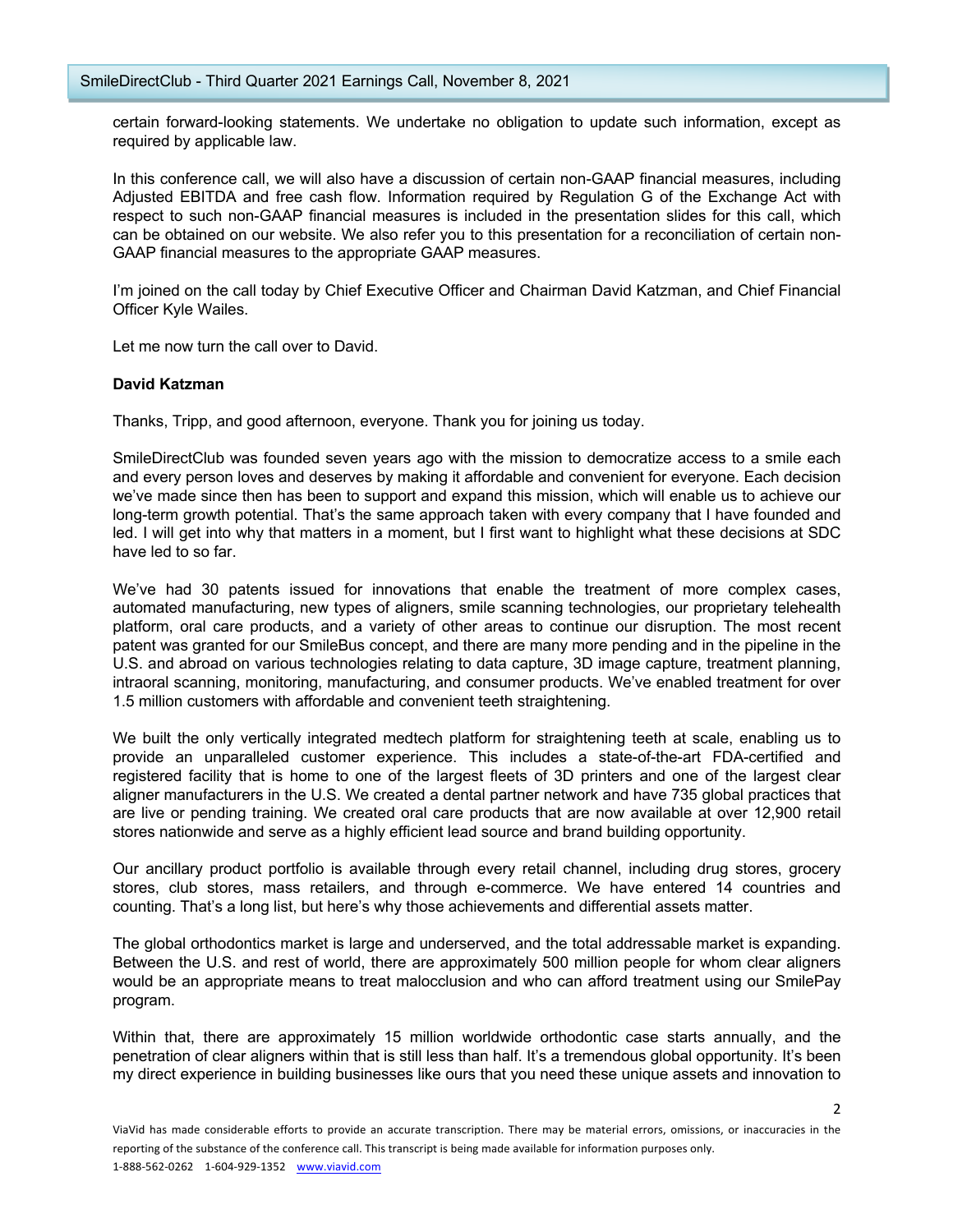disrupt. You need the agility and flexibility to adjust to the needs of the customer and marketplace. You need to invest in multiple channels of customer acquisition.

You also need to never lose sight of the bigger prize, which is building a sustainable brand that is always top of mind with consumers, as demonstrated through both aided and unaided awareness to efficiently and profitably capture their attention. We have done all this in the face of consistent adversity over the past six-plus years. It's only natural that those who have benefited from traditional teeth straightening with high prices and three time markups would try to prevent challengers and disrupters such as SmileDirectClub from participating in this market opportunity.

For example, we've seen teledentistry intentionally misrepresented as DIY, or do it yourself. Dental boards and trade associations have engaged in conduct to try to prevent teledentistry. Other market participants have engaged in marketing practices and have made statements that the FTC and The National Advertising Division of the Better Business Bureau had to investigate and curtail. We anticipated the pushback and we've responded. The regulatory and legal wins to allow customer access to the convenience and affordability of teledentistry have been numerous, and in many cases propelled the rest of the industry forward. We expect more of these wins to come.

We've also been able to convert and join many of the leading industry organizations, such as the National Dental Association, the American Telemedicine Association, American Association of Dental Boards, Women in DSO, and many others. Even the American Academy of Clear Aligners has turned from actively campaigning against us to asking us to become a member of the organization, as demonstrated by their recent retraction.

As I said earlier, we've been entirely incremental to the orthodontic space with our 1.5 million cases and counting. These are customers that historically could not afford the \$5,000 to \$8,000 price tag for clear aligners. From day one, these customers have been a massive tailwind to our business in the Americas and rest of the world. This is a customer base we will continue to support and grow with over time.

That said, as 2021 has progressed, and as we discussed last quarter, our core demographic has been challenged by the current macroeconomic environment. As our Q3 results and revised outlook would indicate our core demographic continues to be impacted. We expect this to remain throughout Q4. That said, we still believe this macro impact is transitory, and we continue to make changes to minimize the near-term impact.

Just one of multiple campaigns we are launching this week is our deferred monthly payments till 2022 with SmilePay. We tested this campaign during holiday time 2019, and will now be rolling it out in November. This campaign and others we plan to launch in Q4 will help ease the burden of record inflation on our customers. Last quarter, we outlined some of the headwinds our core demographic is facing. The data backed us up then and does so now. What third-party economic research has shown is that a combination of factors are likely contributing to the headwinds, constraining discretionary spending for our core demographic. As a reminder, our core customer has a median household income of \$68,000.

The first impact is inflation. The increased cost of non-discretionary goods and services is likely limiting the ability to spend on discretionary goods and services. This inflationary headwind appears to have accelerated since the Q2 earnings release. Inflation averaged 6.1% in Q3 for the \$50,000 to \$69,000 income demographic versus an increase of 5.8% Q2. This increase is larger relative to other higher income demographics such as those served by our largest competitor.

Second is preferences. The reopening of the economy has been more focused on goods over services. So when choices are being made, goods are being prioritized in the wallet over services, especially with a \$68,000 income customer. In that same vein, our demographic is also finding it difficult to pay household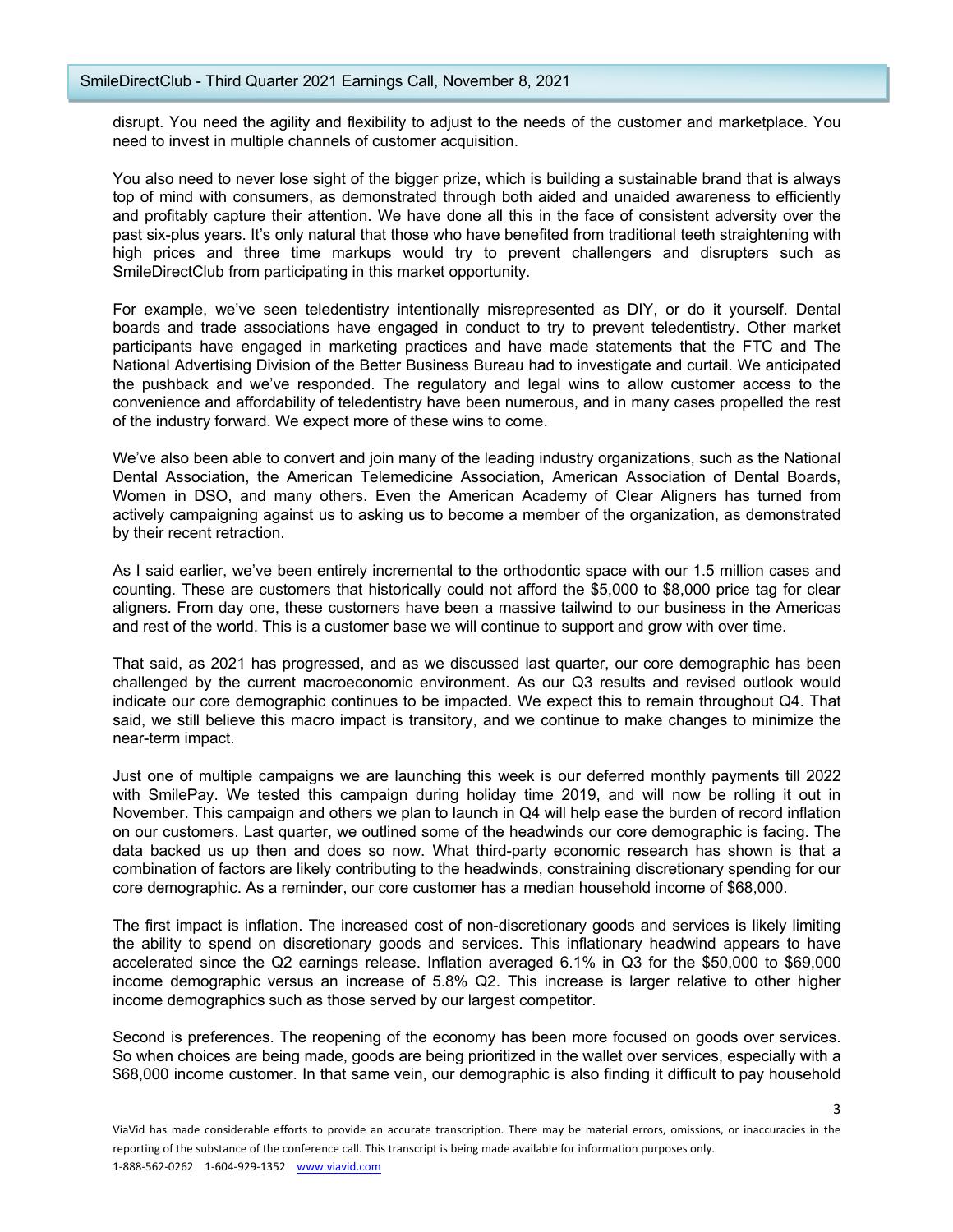expense. In Q3 44% of household surveyed by the Census Bureau reported difficulty, up from an already high 42% in Q2.

Third is underemployment. While employment trends have improved since the end of Q2, the recent series high of quits in August could suggest disruption in household finances. We know that when customers are considering straightening their teeth, they typically might do one or all of the following. One, they might search online to understand their options, two, they might ask a dentist, and three, they might ask a friend or family member which option they would recommend.

Based on our research, our product and customer experience is competitive with Invisalign and 60% less expensive. But we have to continue to change perception across these three channels to continue to gain market share. Changing perceptions, habits, and beliefs is critical to the next phase of our growth in these tougher macroeconomic times for our core demographic. That's why our efforts in marketing with our Challenger campaign and building out our partner network are key initiatives to the next wave of our growth.

Our marketing will be focused on helping support our core demographic while at the same time continuing to move upstream with our income demographics through the Challenger campaign. We launched this campaign early in the third quarter to target Invisalign's end users with our value proposition and ramped up the ad buys throughout the quarter. The early results all from the campaign have been encouraging and we expect to continue to do well into 2022. This is not an all or nothing campaign, given that we have not previously focused on this end user base, which is the majority of the 15 million annual orthodontic case starts. A fractional percentage could be very material to us.

We've also only begun to scratch the surface on the opportunity in our partner network. Our network now has approximately 735 signed practices in the United States that are active or pending training. We have begun an aggressive hiring program to grow our rate of new office signups. We're also having success with referrals into our clinical partners for them to increase and introduce new patients to their practice. They're finding our value proposition very compelling because we can increase practice revenue with minimal chair time by using our teledentistry platform, so it's highly profitable, and also provide the added benefit of new customer leads into the practice as well.

In addition to being a little ahead of the game on the macro impacts, we were also the first in our space to call out the impact of Apple's iOS 14 and privacy changes to digitally native brands, such as ours. In the past three months, there have been no fewer than 20 companies noting this change as a substantial headwind in Q2 and Q3. Facebook and Snapchat's earnings last month reinforced just how material this change has been to their business. Similar to all of these companies, the privacy changes required us to pivot quickly to different lead strategies.

Historically, the Facebook platforms were a large portion of our sales and marketing spend, and were also highly effective in terms of conversion in our sales funnel. We've not only been shifting marketing spend away from these platforms to more TV, but we've also changed our lead strategy. We are now focused on higher funnel leads to more efficiently and effectively drive long-term growth. By carrying a stronger TV weight, we will drive greater aided and unaided awareness.

This is also a longer-term strategy focused on building our base of consumers, including the higher income customer, rather than paying for each sale we get. When we drive stronger awareness of our brand, we are less focused on optimizing to acquire the smaller percentage of consumers who are already aware of SDC.

The last but likely the most consequential topic I want to cover is where our brand sits in the eyes of our consumer. We recently commissioned a study from a third-party market research firm with significant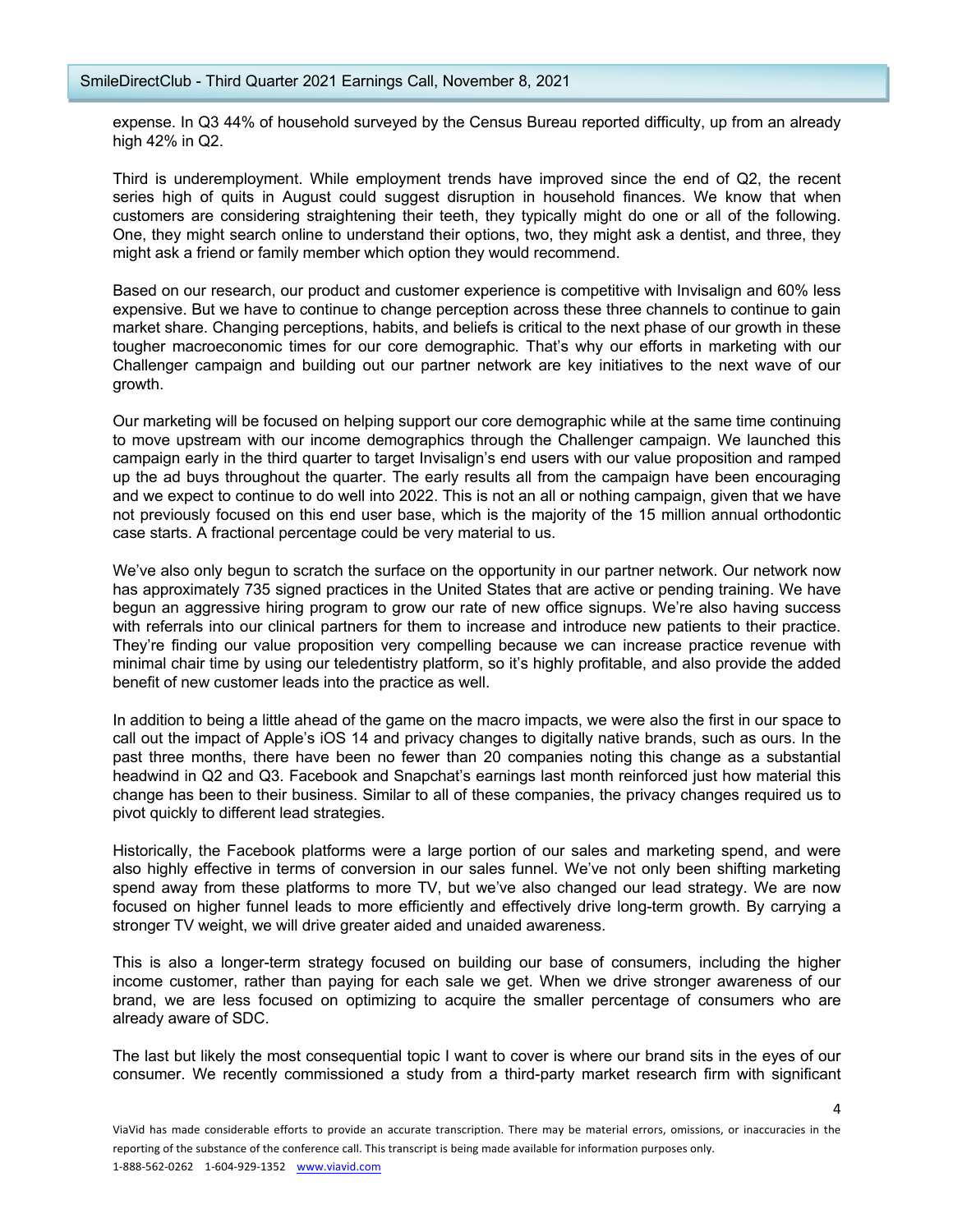expertise in oral care on customer satisfaction with SDC, other teledentistry players and Invisalign. This survey included over 1,200 respondents, and what we found was that SDC and Invisalign are frequently tied statistically in many categories, especially in the important categories, such as, "Has a network of dentists and orthodontists to provide the best possible care to its customers," or as a brand that I can trust.

Overall, it seems that patients are claiming an identical experience between SDC and Invisalign, yet we charge 60% less in price and are more convenient. Our NPS score was 55 and Invisalign's was 54 compared to an average of 22.5 for other teledentistry players. For other teledentistry platforms, the study also showed that significantly fewer customers would recommend those brands compared with SDC customers. They were also significantly less satisfied with the customer support received from them as compared with the SDC's customer satisfaction.

Q3 results for the U.S. brand tracker consumer survey of the general population for clear aligners, oral care and whiteners highlight our continued separation as a brand. Unaided awareness for SmileDirectClub increased significantly from Q2 to Q3. We moved from 8% to 11%, and that's significantly higher than other teledentistry competitors. By comparison Invisalign's unaided awareness is 39%.

Aided awareness for SmileDirectClub is also improving: 54% in Q3 up from 52% in Q2. This is also significantly higher than teledentistry competitors, while Invisalign's awareness for the quarter is 66%. I would also call out a sizeable shift from Q2 to Q3 where consumers perceive SDC and Invisalign would equally deliver on "Helps transform individuals through competent smiles they love." In Q2 Invisalign held an advantage: 69% viewed SmileDirectClub as a legitimate orthodontic option for straightening teeth, 74% for Invisalign; 66% believe SmileDirectClub is a brand they can trust, closing in on Invisalign at 69%.

We've made a lot of progress in a short amount of time, but we have more work to do. I'm a fiercely competitive executive who has fought similar battles in other disruptive industries, and I know how to win. We have assembled the best team I've ever seen who will execute on our initiatives, who remain laserfocused on our mission and have fully bought into what we need to accomplish success. I'd like to thank our Club members for their support as we continue to work to capture this massively underserved market.

Now I'll turn the call over to Kyle, who will provide more detail on our Q3 financial results and our outlook.

Kyle.

# **Kyle Wailes**

### Thank you, David.

I will jump right to our results for the quarter. Please be sure to review our supplemental materials posted to our Investor website, which provide additional details on everything I will cover.

Revenue for the quarter was \$138 million, which is a decline of 21% sequentially and a decline of 18% on a year-over-year basis. This was driven primarily by 70,000 initial aligner shipments at an ASP of \$1,900, the latter of which is up 1% sequentially and up 6% year-over-year. For the nine months ending September, revenue was \$511 million, which is up 8% versus the prior year. The Q3 decline is primarily due to the macro factors that David mentioned earlier. These results were below what we have baked into our full year forecast shared last quarter as the macro headwinds continued to accelerate.

We'll have more to say on that front later regarding how much of this headwind we have factored into our new outlook for 2021. We have outlined the economic data in our earning supplemental deck, supporting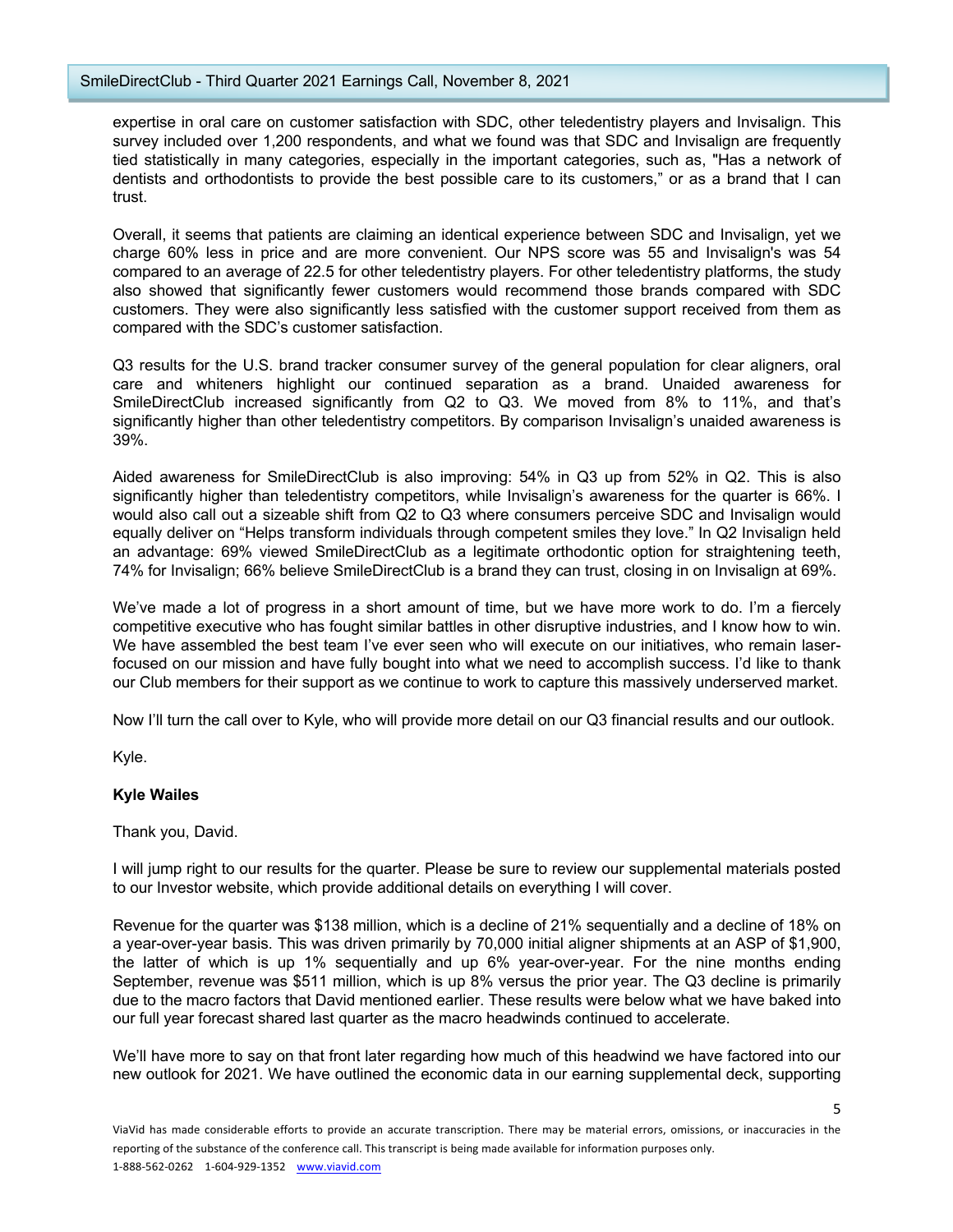the macroeconomic trends that we are seeing. In particular, inflation has had even more of an impact on our customer's wallet than it did last quarter. That has shown up in the number of kits and scans requests.

We also continue to work through the changes in our lead strategy that require investment and more brand awareness at the top of the lead generation funnel. We expect these efforts that David noted earlier over the long-term will be more efficient and profitable compared with utilizing lower funnel tactics such as retargeting on social media.

Recall, the top of funnel means everything prior to a requesting a kit or scan and middle of funnel means from requesting a kit or scan to returning the kit or showing up for the scan. As you can see from our Investor deck, rest of world aligner shipments were down slightly from Q2. We typically see some seasonality in Q3, particularly in EMEA due to vacations, but the re-launch in Spain and Germany helped offset some of that shift.

Based on our early results, we believe these markets will be strong performers for us as they are two of the largest in EMEA, but given the prevalence of competition currently in those markets, in particular Germany, it will take time to reach the level we've previously achieved in the U.K. and Australia.

Providing some details on the other revenue items, implicit price concessions were 9% of gross aligner revenue, up from 7% in the second quarter. We maintain separate reserves for IPC and cancellations. We analyze and regularly rebalance those reserves based on current trends. The net effect in the current quarter versus the previous quarter was a higher IPC reserve amount that was offset by lower cancellation reserves.

Reserves and other adjustments, which includes impression kit revenue, refunds, and sales tax, came in at 10% of gross aligner revenue, which is flat to Q2. Financing revenue, which is interest associated with our SmilePay program, came in at approximately \$11 million, which is slightly down relative to Q2 primarily due to the lower revenue. Other revenue and adjustments, which includes net revenue related to retainers, whitening, and other ancillary products, came in at \$19 million and is flat to Q2.

Now turning to SmilePay. In Q3 2021, SmilePay purchases came in at 59.5% of initial aligner purchases. This is down relative to Q2 due to the decreases in the U.S. and slightly below historical levels. Since we view SmilePay customers as more price sensitive consumers than full pay customers, we believe this decline in the U.S. SmilePay rates is an additional indicator of financial strain on our core customer.

Overall, SmilePay has continued to perform well and our delinquency rates in Q3 and to date in Q4 were consistent with prior quarters. While admittedly our core customer has had difficulty with the macro environment, the fact that we keep a credit card on file and have a low monthly payment gives us the confidence that SmilePay will continue to perform well.

Turning to results on the cost side of the business. Gross margin for the quarter was 71%, representing a 230 basis point sequential decline. This performance is primarily attributed to the revenue decline, with the continued streamlining of our manufacturing helping to offset the impact. Our second generation automation machines are now producing approximately 89% of aligners, up from 84% at the end of Q2 2021, and on pace with the target we set for 90% of aligners by the end of the quarter. This streamlining is helping with turnaround time, productivity, reduction in scrap, and a more consistent and superior product for our club members.

The financial benefit of these investments can be seen when looking at the 90 basis point improvement versus Q3 2020, even though Q3 2020 had 25% higher shipment volumes. Marketing and selling expenses came in at \$96 million, or 70% of net revenue in the quarter compared to 55% of net revenue in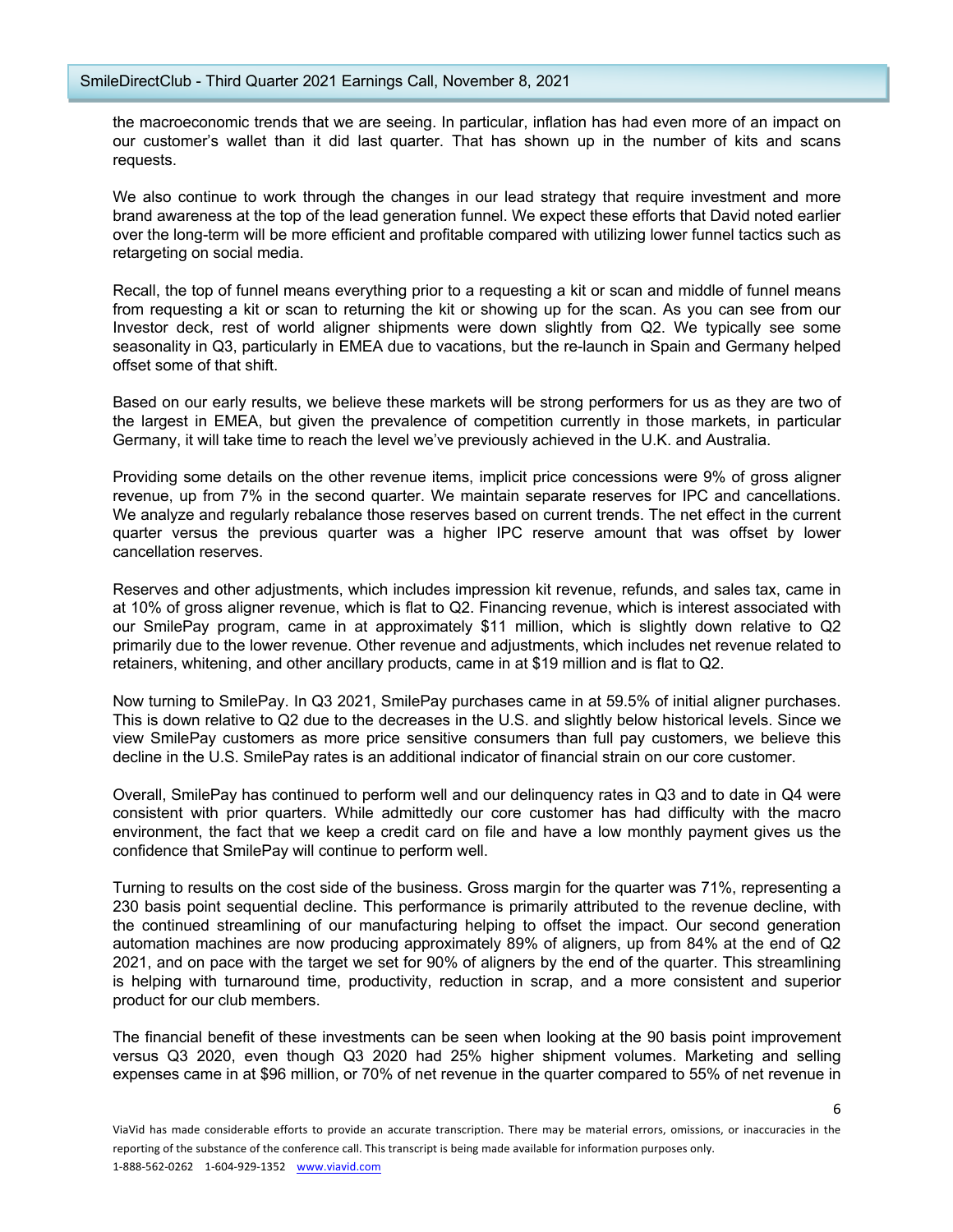Q2 2021. The sequential increase as a percentage of revenue is primarily attributed to the decline in revenue, but is also the result of increased marketing spend to re-launch Germany and Spain, as well as increased pressure we're seeing with marketing efficiency from the challenges associated with Facebook targeting and the macroeconomic environment.

On SmileShops, recall that they function primarily as fulfillment centers instead of sources for demand generation. We had 164 permanent locations as of quarter end and held 201 popup events over the course of the quarter for a total of 365 location sites. That total is up from 288 at the end of Q2 and 218 at the end of Q4. These popup events have been an efficient way to meet our demand and enable us to fully leverage our SmileShops resources in order to fulfill demand that is coming through aided awareness, referrals, and marketing.

They have also been critical in supporting our partner network. We now have over 735 partner network locations globally that are active or pending training and an active pipeline of approximately 1,600 locations. As referenced earlier, our marketing and selling expenses in the quarter reflect significant investment in brand building to support our long-term growth in international markets, and this quarter's results bear out that emphasis.

Sales and marketing as a percentage of revenue was 94% in rest of world markets compared to 64% in the U.S. and Canada. The rest of world sales and marketing investment is consistent with what we signaled last quarter with the need to invest up to a 100% of revenue in those regions to launch the brand. While up as a percentage of revenue in the U.S. and Canada, our absolute dollars were down \$6 million sequentially. Recall that with our changes to the lead strategy, we do not expect much of an increase to our overall spend in the U.S. and Canada, but we do expect our emphasis on investing in TV and the partner network will change the composition and timing of that spend.

We believe this high funnel, lead capture strategy will be more effective and efficient long-term at building improved customer consideration through greater aided and unaided brand awareness. Over time, this approach will also result in our business being less sensitive to the volatile performance of our direct response marketing with platforms such as Facebook because we will have increased the pool of prospective club members aware of SDC. As expected, early indicators in the U.S. and Canada are showing increases in lead capture per visit to our website, and we expect this trend to continue as we lean into the strategy through Q4 and into 2022.

General and administrative expenses were \$86 million in Q3 compared to \$85 million in Q2 2021. After adjusting for the one-time impacts from Q2, Q3 expenses were flat quarter-over-quarter. Other expenses include interest expense of \$1.8 million, of which \$1 million was deferred loan costs associated with the convert we issued earlier in the year; \$450,000 was associated with long-term lease accounting, and \$300,000 was associated with capital leases. Additionally, other expense was \$4.2 million related to \$1.5 million of one-time facility closure costs of our Cartago, Costa Rica, office and \$2.7 million of unrealized currency re-measurement loss. All of the above produces Adjusted EBITDA of negative \$54 million in the quarter with an all-in net loss of \$90 million.

Breaking it out regionally, Adjusted EBITDA came in at negative \$33 million for the U.S. and Canada, which aligns with the under-performance of this region due to the macro factors. For rest of world, Adjusted EBITDA was negative \$21 million due to the over investments in sales and marketing to launch in key markets in these regions.

Moving to the balance sheet, we ended the third quarter with \$308 million in cash and cash equivalents. Cash from operations for the third quarter was negative \$38 million. Cash spent on investing for the third quarter was \$25 million, mainly associated with capitalized labor and software, manufacturing, building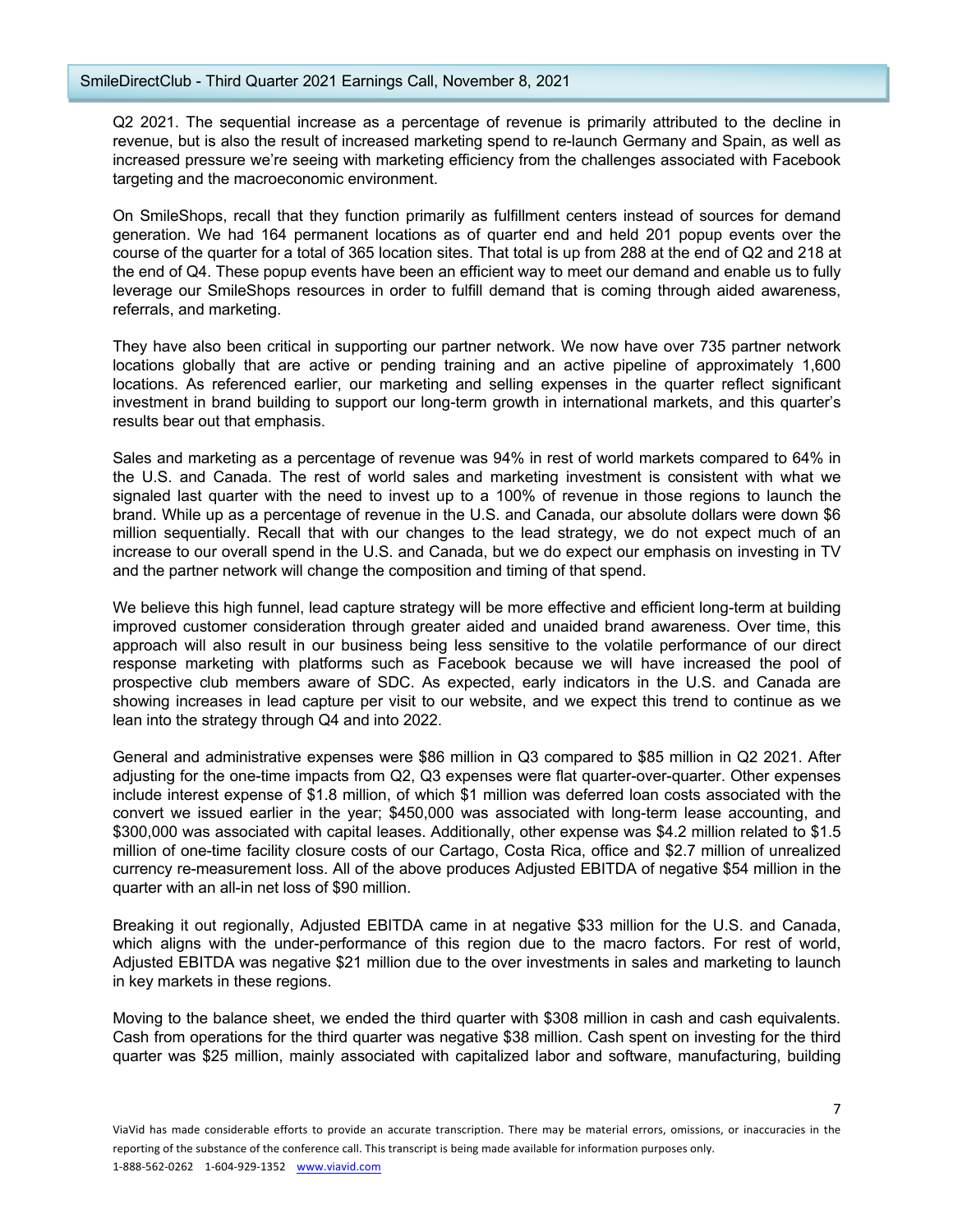and automation, and shop lease hold improvements. Free cash flow for the third quarter, defined as cash from operations less cash from investing, was negative \$53 million.

Turning to our updated guidance for the year, I would point to our earning supplemental deck for the key assumptions underlying the forecast. There are a few points to note. We believe the macro environment will continue to affect our customer throughout Q4. Given this, we expect full year revenue to be between \$630 million and \$650 million. The improvements to our lead strategy to emphasize more efficient and profitable leads will take time to have the impact we expect, and we will continue to update you each quarter as we start seeing the impact.

There are still a number of potential benefits that could occur during Q4 and that we were driving toward, but not factoring these contributions into our outlook at present. This includes the normal seasonality improvement in Q4 versus Q3 around the holiday retail calendar, greater partner network adoption, success with our Challenger campaign and accelerated success in Germany, Spain, and France. We're also making operational changes and we expect the deferred payment program to have an impact in Q4. We're also working on additional financing changes to help our SmilePay customers, to make it more affordable, and we'll update you as they're released throughout Q4 and Q1.

We've also adjusted our margin outlook. Gross margin as a percentage of total revenues of approximately 70% for Q4 2021, reflecting potential deleverage from revenues. Sales and marketing as a percentage of total revenues in the range of 80% to 90% for Q4 2021, reflecting continued near-term rate headwinds expected from our lead focused marketing strategy in the U.S. and Canada, accelerated marketing investments to support relaunching, ramp-up and expansion of international markets. Lastly, added selling investment to support planned growth in partner network.

G&A dollars are expected to be flat to Q3, but experiencing rate pressure with continued top-line headwinds. While we were disappointed in our current results, they do not yet reflect the investments we were making in the brand and success we anticipate in mining a long-term opportunity available in the clear aligner space. The rapidly evolving macro environment for our core demographic is not something we could have anticipated, but we have responded quickly by pivoting our lead strategy and moving upstream with higher income demographics.

With over 500 million people globally who fall into our market opportunity and affordability being one of the biggest barriers to care, we fully believe that our business, which has a product and service offering that is on par with Invisalign at a much more competitive price, is well positioned to grow across the world. Liquidity on our balance sheet and the strengthening of our brand perception and brand credibility among consumers provide a solid foundation to help us return to our long-term growth targets and provide the best Club member experience.

Thank you to everyone for joining today. With that, I'll turn the call back over to the Operator for Q&A.

### **Operator**

Thank you.

Our first question comes from the line of John Kreger with William Blair. Please proceed with your question.

### **John Kreger**

Hi. Thanks very much.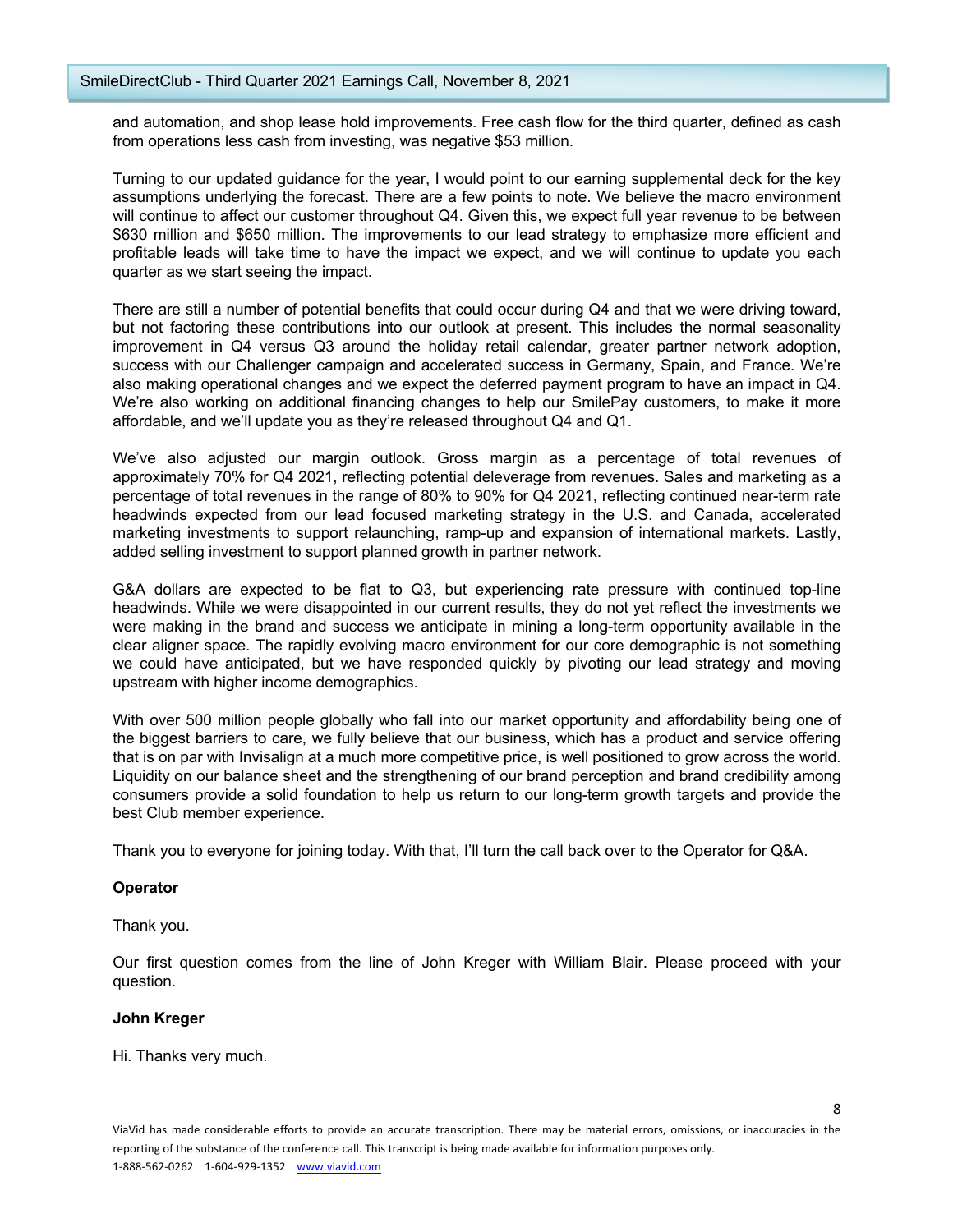Kyle, with the updated guidance for 2021, just can you clarify does this sort of change the long-term model that you've got? Could you give us any kind of early thinking on 2022? I guess, the final one related to that, how many years do you think it'll take to get to the kind of long-term model EBITDA margin that you guys have articulated? Thanks.

## **Kyle Wailes**

Yes. Thanks, John.

I would say, overall, 2022 just given where we sit today and some of the macro impacts that we're seeing on the business is really too early to predict. So for now, I would say let's focus more in and around Q4 and how we're thinking about that. I think from a long-term perspective, nothing has changed, right. I mean, we believe the macro environment that we're in will continue to impact our customers throughout Q4. That's what we've guided to, but we fully believe that that's a transitory impact on our core demographic and at some point that will return back to normal as well.

With that, there is no changes to the long-term targets that we've outlined. I think when you look at the profitability, again, as we get back to more normalized top-line growth, as the macro impact passes from us, I would expect similar trends to what we've outlined in the past, which is ramping to that 25% to 30% Adjusted EBITDA margins over a five-year period.

I think you've seen some of that come to light here in the P&L. So if you look at gross margin in particular if you normalize for volume and you look at sort of where we are today by adding back our depreciation and amortization, we're right on top of that longer-term 85% target that we've outlined. So I think we've made really good progress against that.

I think if you look at the sales and marketing line, clearly in the short term, there's some headwinds from macro perspective, but if you look on the G&A side as well, I think we've demonstrated a lot of leverage there historically, with the ability to control that cost and get to profitability pretty quickly. So we still have high conviction in those longer term top-line numbers as the macro environment returns. I think from a bottom-line perspective, the timeframe would be about the same over that five-year period as we get back to that growth.

### **John Kreger**

That's helpful. Thanks. Maybe one just quick follow-up. Are you thinking with your international strategy, are you sort of tapping the brakes here as you wait for a sign of a healthier core customer? Or should we think about the international strategy as even more aggressive in the next year or two?

### **Kyle Wailes**

Yes. I would say, it's a very similar strategy to what we've outlined historically. I think if you look at the business overall, it was about 20% of revenue in the quarter. I would expect it to be about the same as you look at Q4 in particular. As you look at next year and beyond, just given the sheer market opportunity representing about 75% of our total business and rest of world markets and the ramp up that we've seen in the markets that we've got into, our strategy there remains the same.

We think it's the right time for us to continue to penetrate and gain a foothold in newer markets, which is going to support overall longer-term growth. We expect to see a good return on the cash as we invest in these newer markets.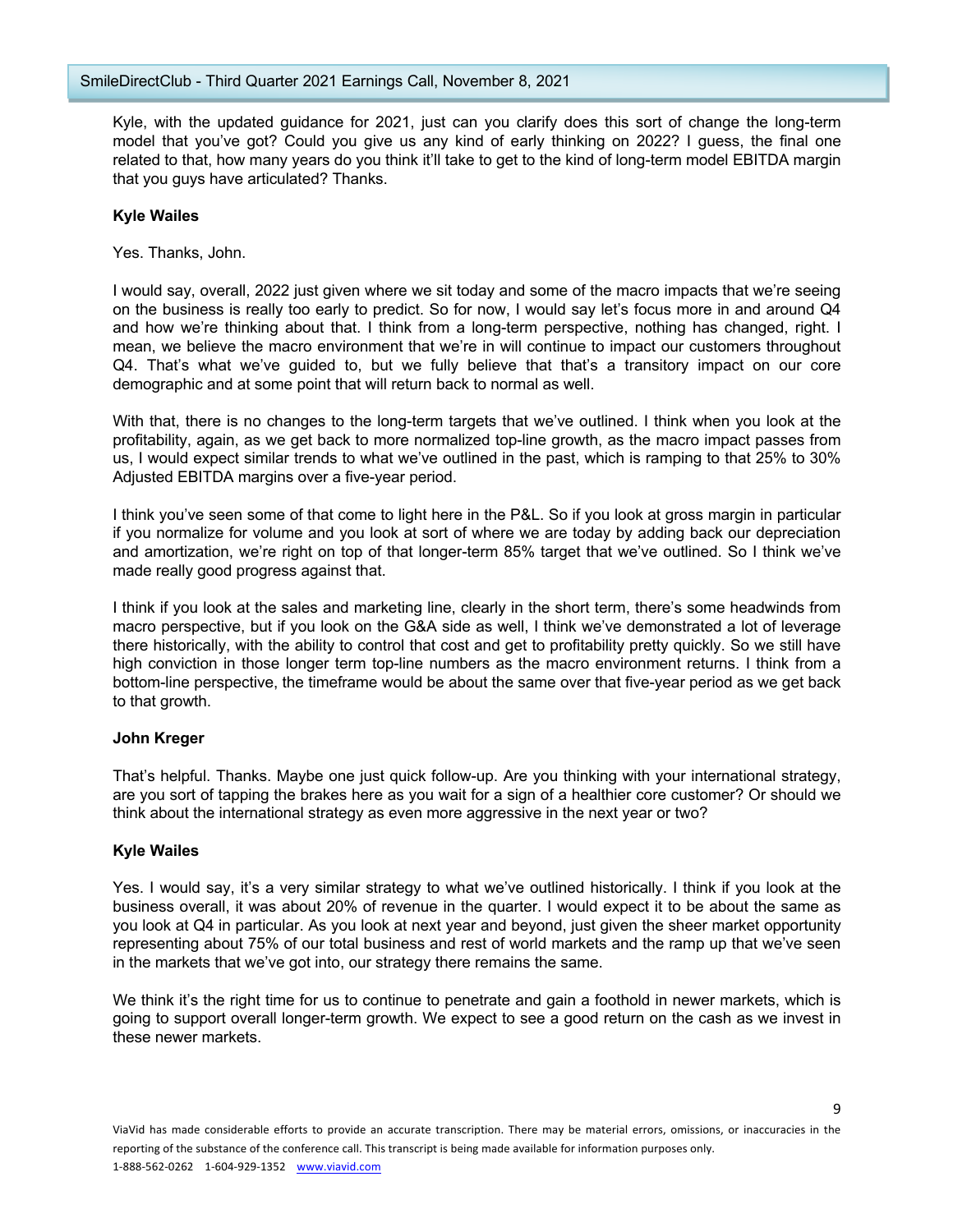We've got France that we're ramping up right now. We've relaunched Germany and Spain, which are performing well, and we're getting some traction there. We've got a handful more countries that we're expecting to launch into next year as well.

#### **John Kreger**

Okay. Thank you.

### **Operator**

Thank you. Our next question comes from some line of Robbie Marcus with JPMorgan. Please proceed with your question.

#### **Lilia-Celine Breton Lozada**

Hi, this is actually Lili on for Robbie. Thanks for taking the question.

On the fourth quarter guidance, I was hoping you could just dive a little bit deeper into how some of these headwinds have trended so far into fourth quarter relative to what you saw exiting the third quarter. How much visibility and confidence do you have in where guidance is for fourth quarter as of now? Thanks.

#### **Kyle Wailes**

Yes, look, I think if you take a step back and look at sort of where we exited Q2, the pervasiveness of the macro factors and just overall sustained impact on the business were not entirely clear, given that we did give annual guidance over the course of the year at that time rather than quarterly because of that. But we certainly were not anticipating sort of a worsening on our core demographics from a macro perspective in Q3 or in Q4.

That said, if you look at sort of the ranges that we've outlined here, given that we're about four weeks into the quarter right now, we've looked at sort of the macro environment and assumed that we see more of the same as you look between now and the end of the year. We've tried to put ranges around that. As we talked about on the call, and also outlined in the deck as well, there are several potential benefits that could occur during Q4 that we're clearly driving towards, but we're not factoring those contributions into the outlook at present.

Generally, we see some seasonality improvements in Q4 over Q3 around the holiday, in particular Black Friday, Cyber Monday and the calendar there. We're making good progress with the partner network, and we've got good hiring plans there for the Q4. We're not assuming any additional sort of material ramps from that. Same thing on the Challenger campaign as well. We're not assuming that really starts to take off within the quarter.

We think there are some upsides to what we've outlined to that, but we haven't included them in the \$630 million to \$650 million that we've outlined here. We're also making a lot of operational changes as David and I talked about in the script as well with the deferred payment program that we're launching right now, which we think will have a nice impact. We saw a nice impact back in 2019 when we launched that as well.

### **Lilia-Celine Breton Lozada**

Great, thank you. Just a quick follow-up on the Challenger campaign. In the past, obviously, you haven't really viewed them as much as a direct competitor, but that's obviously shifted a bit with this strategy that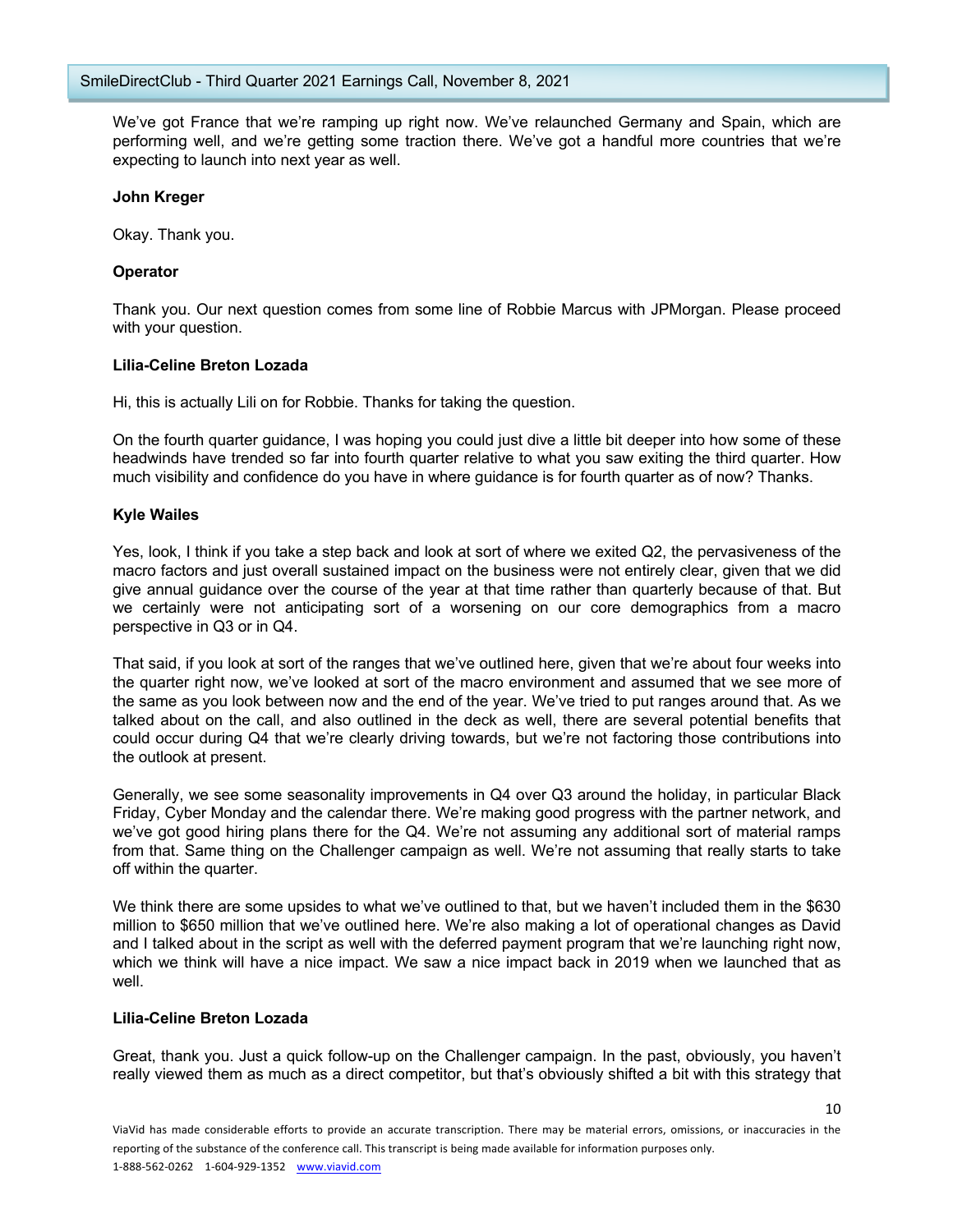you're taking. So can you talk to us a little bit more about why it's the right time to be going up against Align, and are there any early metrics you can share on how successful this has been? Thanks.

## **David Katzman**

Yes, I can take that one, Kyle.

Ultimately, down the road, it's all about aligner orders and as we start to measure where those aligner orders are coming from based on income demographics. Currently today, there's very little overlap, the 1.5 million customers that we've served really were incremental to the category. So we started looking at this. It's a natural kind of progression going from a disruptor to a challenger. We started looking at this earlier in the year. We rolled out some TV spots in July and spent very little money against it. We're now ramping it up as a total spend against our marketing budget.

In the short term, we're looking at brand trust, credibility with consumers, and GPs as one example of a KPI. We're also measuring brand recall and awareness with our TV spots that are centered around the Challenger campaign. So there's companies like Phoenix and YouGo that are giving us indicators as to how memorable the spots are, do customers understand them. Then we're now tracking, as we mentioned in the script, where we actually just did a survey of 1,200 customers that completed treatment in the last three months.

What it's telling us is that these consumers—we're tracking very well to Invisalign. Our NPS score is actually higher. We were at 55 versus 54. The other teledentistry players were half of that at 22.5. Also, how consumers view us as a trusted brand, our network of doctors, will we deliver the results that they want. So all those things are tracking very favorably. That's not just the Challenger campaign. That's a lot of the work we're doing in our treatment planning, customer service, and all those other things.

As we start to track where these aligner orders are coming from, and success ultimately to us is that we're going to start taking market share, it doesn't take a whole lot of market share. When you look at the 15 million case starts, or that case starts worldwide that Align plays in, we really don't play in that sandbox. So our 1.5 million has been incremental. So if we can start to continue to focus on our core demographic, we've got some solutions in place for this macro effect with our SmilePay financing, and then slowly start to chip away and let customers know that we have a safe and effective treatment. It's 60% less. That's what a disruptor does and intermediary. There's no reason to pay that markup. We believe overall it's a superior platform, especially if you want to be treated in the comfort of your home. So we'll continue to report on metrics as we start together.

### **Lilia-Celine Breton Lozada**

That's helpful. Thank you.

### **Operator**

Thank you. Our next question comes from the line of Jon Block with Stifel. Please proceed with your questions.

#### **Jonathan Block**

Hi, guys, good afternoon.

Maybe two for me. Kyle, the first one, I think I saw long-term EBITDA margin of 25% to 30% in one of the slides. I just want to make sure is that intact? Because when the Street was around \$850 million this year,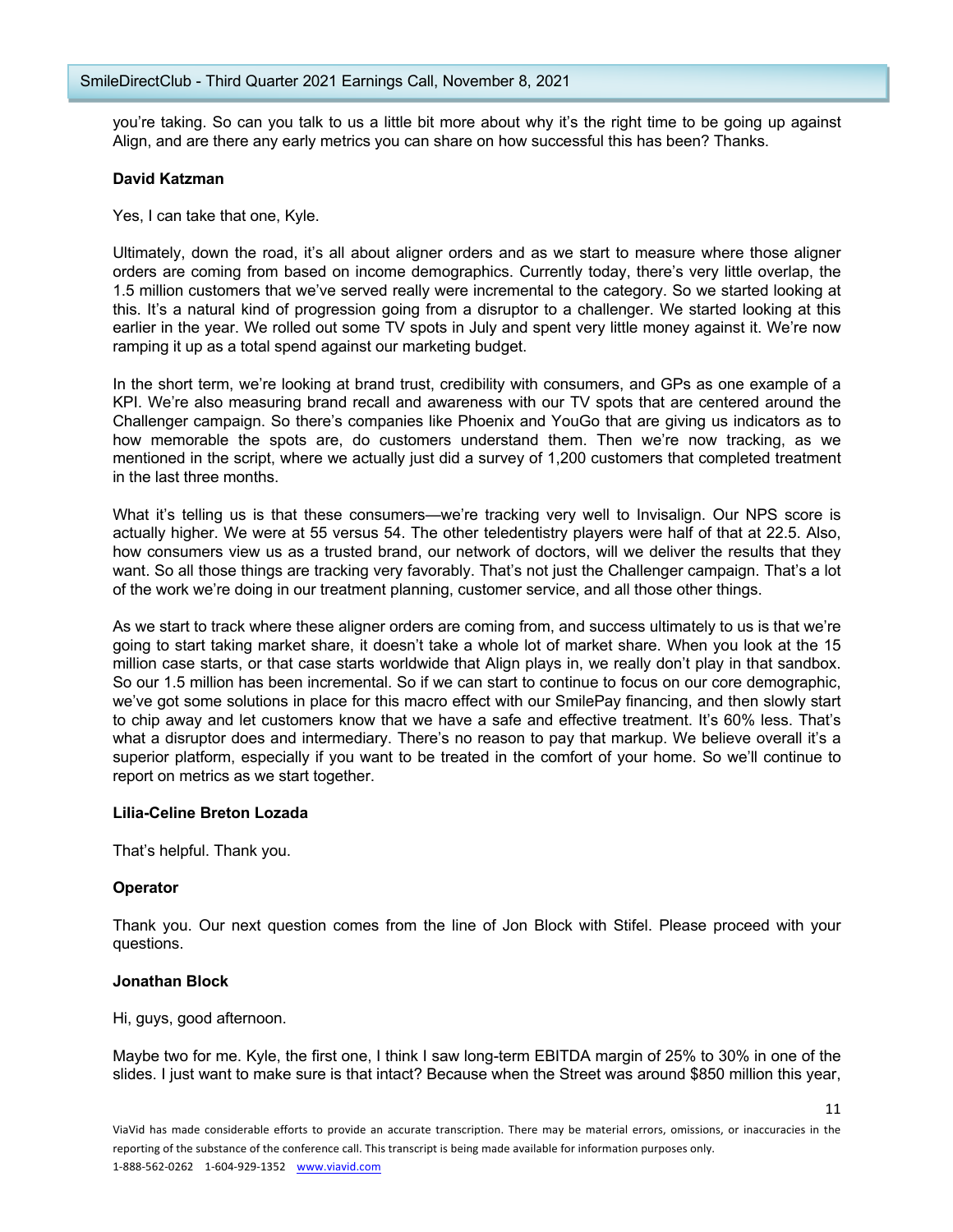it implied over \$2 billion in revenues in 2025, and we took prior 20% to 30% of revenue growth and extrapolated it out. So can you just help us with if the 25% to 30% EBITDA margin is intact, how are we thinking about revenue growth? Because if I sort of run it at 15% annually instead of your prior 25%, you're getting a 2025 revenue number that's cut in half. Just curious how you're able to garner the same EBITDA margins. Then I'll ask a tighter follow-up.

# **Kyle Wailes**

Yes. Look on the long-term targets in terms of what I said before being impacted, it really goes back to the macro environment that we're in right now passing first, right. Obviously that's difficult to predict when that's going to be. But fundamentally nothing has changed in the business. We believe the market environment that we're in is transitory. So I think as that does pass, there's no changes to the targets that we've outlined, being top-line 20% or 30% growth per year and no change to the unit economics that we we've outlined for 25% to 30% Adjusted EBITDA.

If anything, I think we've gotten there from a gross margin perspective ahead of plan, being sort of right on top of that right now with normalized volume. That was more of a five-year target, and we made very good progress against that in the short period of time. So obviously it's difficult to predict when this macro environment does pass, in particular from an inflation perspective. But as that does pass, we see no changes to the long-term targets that we've outlined.

### **Jonathan Block**

Okay, thanks. That was helpful. Then just a second question, David, you mentioned navigating the regulatory environment, that's what disruptors need to do. But with all due respect, it's not really the regulatory environment that's preventing SDC from competing in these states. I think that's what's almost a little bit more scary, quite honestly. I mean, you guys have been able to compete it, doesn't seem to be regulatory. Seems to be an LTV to CAC that for now does not work. I don't think a lot of Investors have conviction that it works. So can you help us out with that?

What abates in that regard? Because iOS is just getting more difficult. So when we think about that LTV to CAC that's fallen short so far, how do you rectify that? Is that the LTV going higher? Is that the CAC going lower? Because right now, just the numerator denominator doesn't seem to be working itself out. Thanks.

### **David Katzman**

Yes. Jon, well, I think prior to Q2, which is only a short quarter ago, we were demonstrating that. We had brought down coming out of or into COVID in Q2 of 2020, in the remainder of 2020, we talked about our sales and marketing being at 45%, which is part of the plan to get to 25% EBITDA margins. We were hitting those. We were hitting those targets. We were even profitable a quarter ahead of the Q4 2020 goal. So, we achieved that in Q3. We had a nice Q4. Q1 was a really nice quarter for us. We actually invested a little bit higher than the 45% in sales and marketing.

We're in a tough situation right now between the iOS 14 and the macro trends where customers just aren't responding; they're worried about putting fuel in their car and food on their table. All of the staple items have gone up in price, and to a \$60,000 a year person, it's much more material than it is to a \$200,000. I mean, we're not in a recession, we're in an inflationary environment, which most people haven't seen. So I'm not worried about the long term, especially some of the things that we are doing and gaining traction on with our brand awareness, aided and unaided, in our referral.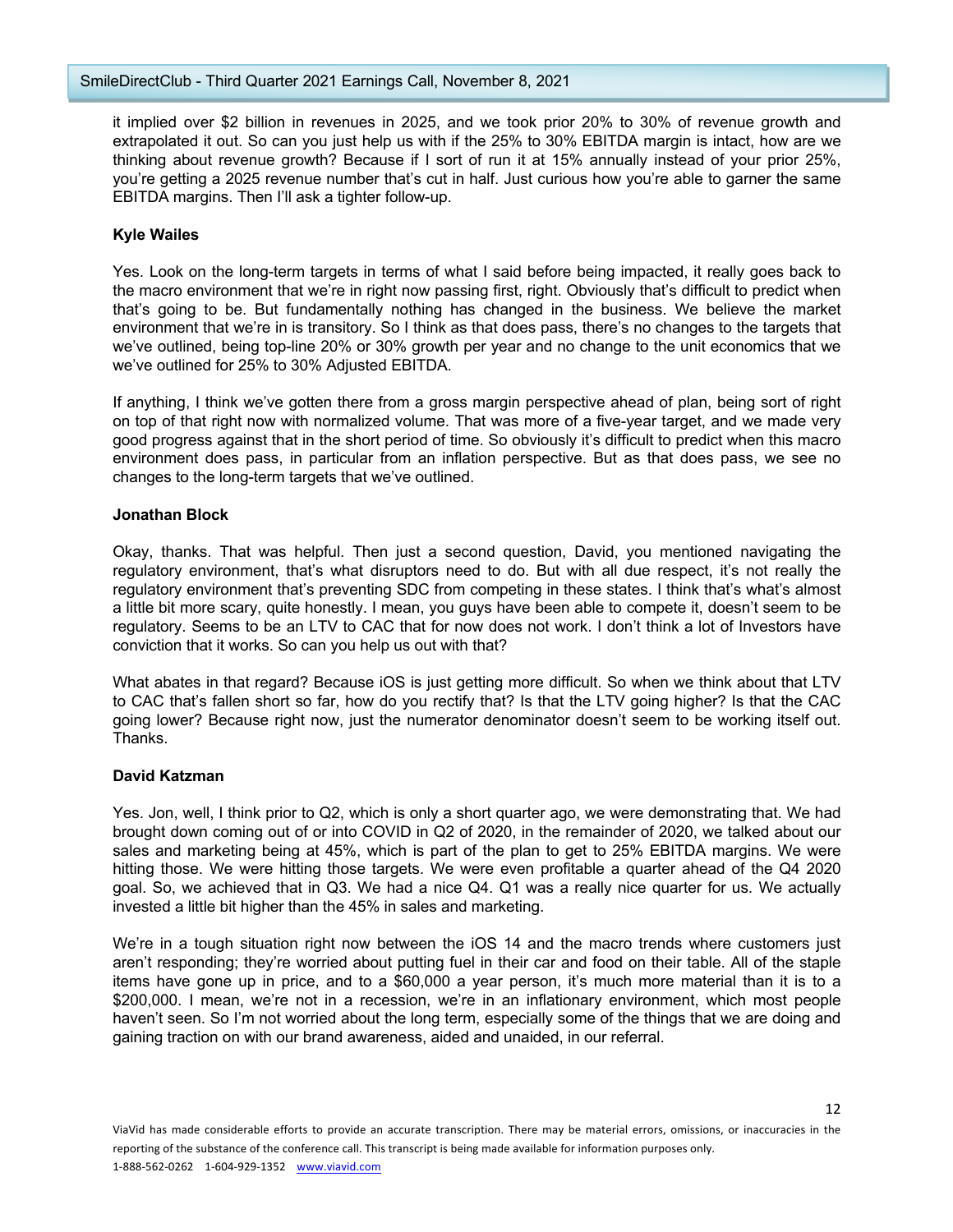We're hyper-focused on the customer experience. We have a better product today with our Gen 2. We're also going to be announcing—I'll give you a little preview later this week, probably early next week. I can't remember the timing, but it has to do with our Treatment Planning 2.0, which we've been working on for several years now. We expect the same kind of big impact that we did when we announced Gen 2 in the automation, in our manufacturing. This new treatment planning that we've been working on is all AIdriven. It gives us capabilities to do a lot more with staging molar movements, without attachments, all kinds of stuff for Teams, as far as virtual geometry and mixed dentition.

This is actually all of our techs and Costa Rica had been trained on it, all new treatments coming out of there this week and into next week. We'll be on our new Treatment Planning 2.0, more to come on that, but those kinds of things are all designed to have a better customer experience, to have more referrals. If you have more referrals, you can look at it—it will lower your CAC.

I think we proved that we were there. I think we'll get back there with the strategies that we've implemented in marketing to combat some of the iOS 14, some of the macro trends. So I'm confident that we'll get there.

#### **Jonathan Block**

Got it. Thanks, guys.

#### **Operator**

Thank you. Our next question comes from the line of Chris Cooley with Stephens. Please proceed with your question.

### **Chris Cooley**

Good afternoon, and thanks for taking the questions.

Maybe just bigger picture for me first, and then I want to come back on the long-term margin profile for my follow-up. But can you just maybe elaborate a little bit more when you think about the patient acquisition channels that you are in now internationally here in the United States through your partner networks and the straight direct-to-consumer channels, just the relative rates of growth you're seeing in those respective channels and the stickiness of those leads? Just kind of curious if anything is changing there as you see those consumers as they come through the various channels back into the pipeline, either from a growth rate or a conversion rate. Then I have a quick follow-up.

### **David Katzman**

Yes, I think from a conversion perspective, we're seeing trends as you would expect, just given the macro impact. So that is an impact that we've seen throughout the funnel around conversion over the past couple of quarters. But look, I think it's important to kind of take a step back and look at sort of the longterm strategy that we've outlined along that. It really goes back to the lead generation strategy, right.

If you think about it, it's a highly considered purchase, as we've always talked about. This has been a lifelong problem for people who want to straighten their teeth. It's just a matter of when, right, why now is the right time that I want to do it. So we believe that focusing on leads, and then winning once they're in consideration through CRM or partner network or other tactics, is the most efficient and profitable longterm approach.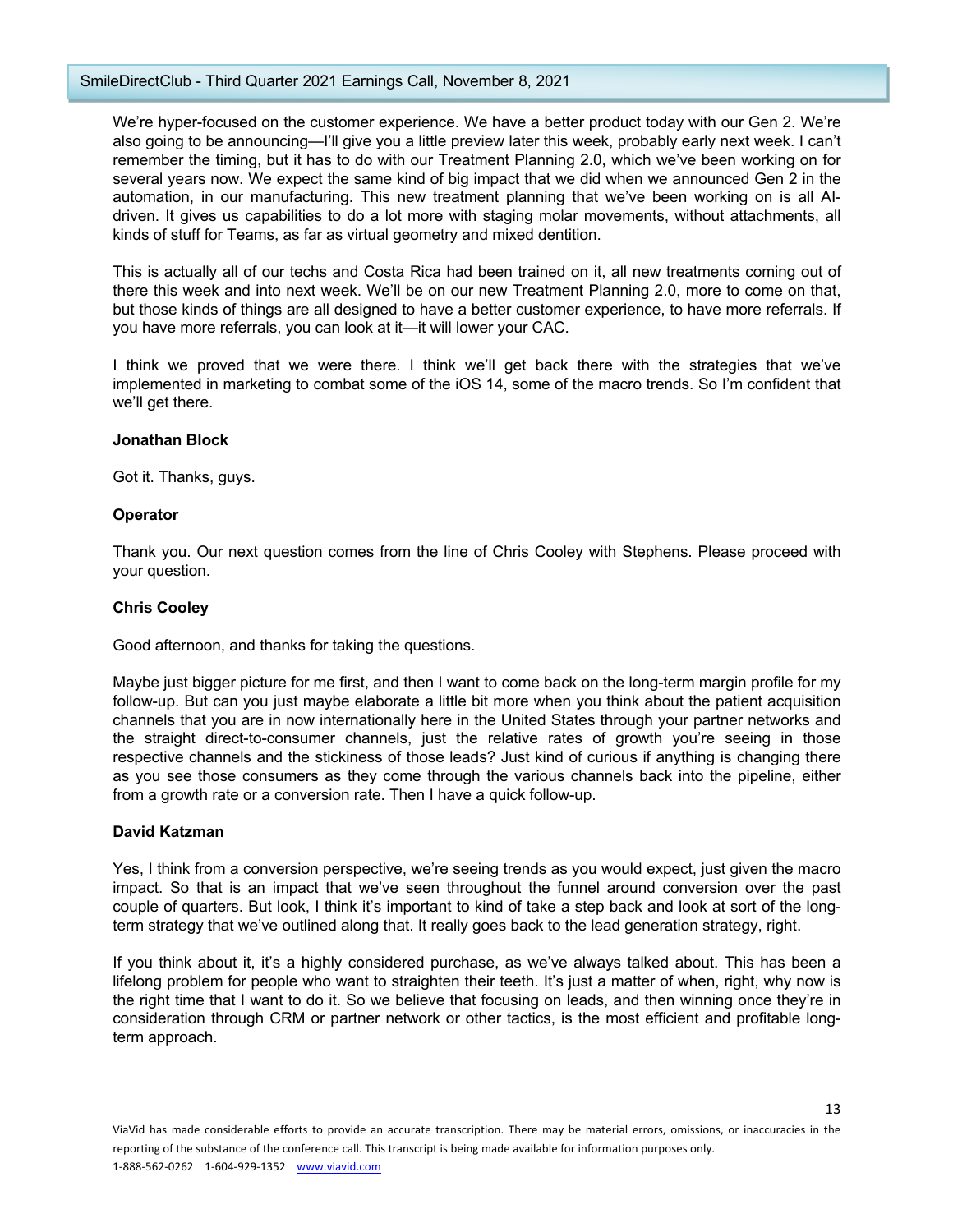Once someone is in consideration, and we talked about this in the script, and we talked about this in the past lot as well, consumers are really looking at three things, right. One, they're going to look online. Two, they're going to ask their dentist. Three, they're going to ask a friend or family member.

I think when you look from a lead perspective and driving those leads to convert, for us it really goes back to winning across those three channels. I think online we've made really good improvements in big investments in brand credibility with the Challenger campaign, you can see that in some of the data points that we've provided.

On the partner network side, that really goes back to building credibility with dentists and making sure we win there and that's a good reaction. Then all the investments that we've put into friends and family and improving our customer experience there. So I think that's how we're thinking about it from a lead gen and conversion perspective over time.

### **Chris Cooley**

Thanks. I appreciate that. Then not to be redundant, but when we think about the long-term objectives, I realize you're not giving guidance for 2022 yet. But if we just think about, again, what you've laid out in the deck, a little bit slower uptake, and similarly, higher spend outside of the U.S., clearly continuing to invest in the U.S., and also from a marketing perspective, having to do more TV versus Facebook and other ad based media, at least in the shorter term, have the company's costs structurally increased? I realize that you think you can leverage those over time. But as we think about the current macro environment, is this is a cost structure that we think should be maintained until you can see that lift in the top one? Thanks.

## **David Katzman**

Yes, absolutely. I think when you look at it from a cash perspective on the cost side. So we've got over \$300 million in cash as at quarter end. We also have another \$200 million in AR or liquidity on the balance sheet that we can either sell or factor. So if you look at that in total, over \$500 million in total liquidity. I think we've also demonstrated in the past as well that we have the levers to control our burns. If you look at Q2 of 2020, we got the cash flow positive very, very quickly. But for now just given the liquidity that we have and where we sit within the market, our belief is the right approach is to continue to optimize and invest for future growth.

When we think about it from that perspective, certainly in the near term, as a result of some of the macro factors that we're seeing, we expect to see, on the cost side, performance that is ahead of the longerterm targets that we've outlined. So if you look at that for Q4, it'd be about a 70% gross margin, approximately for Q4, we'd expect sales and marketing to be 80% to 90% of revenue in Q4 of this year. Then just overall G&A dollars to be relatively flat. But given the liquidity that we have and our overall position in the marketplace, and continuing to invest for longer-term growth, we believe that's the right decision.

### **Chris Cooley**

Understood. Thank you.

# **Operator**

Thank you. Our next question comes from the line of Michael Ryskin with Bank of America Securities. Please proceed with your question.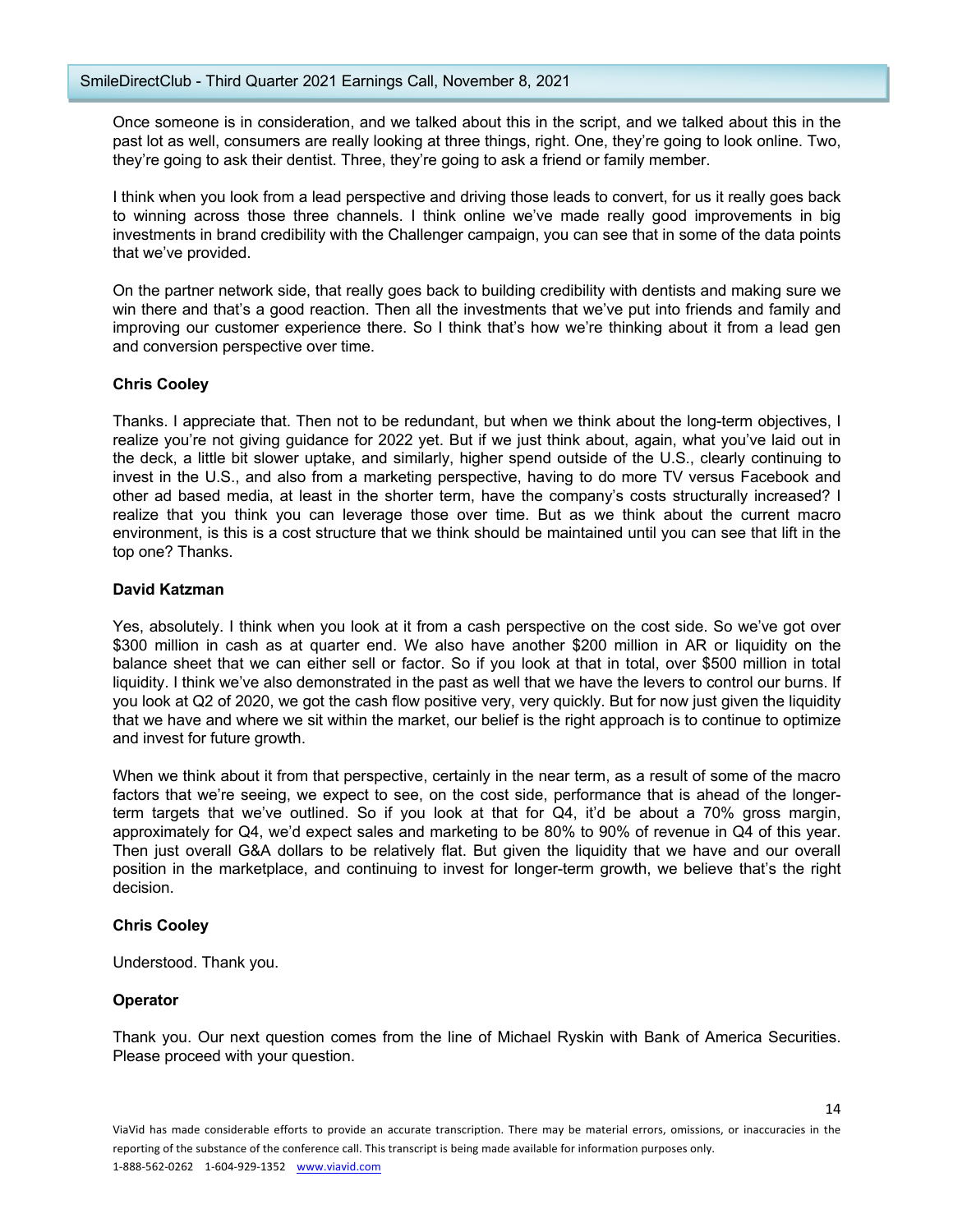### **Michael Ryskin**

Right. Thanks for taking the question, guys.

I want to start on the economic macro discussion again, sorry to harp on that, but I really want to revisit it given it seems to be so pivotal to flagging what happened in 3Q and your forward outlook. I mean, there's no doubt inflation continues to tick higher, but we've been tracking consumer discretionary spending, especially in some of the lower income, even \$50,000 or below consumers in United States. The latest data is pretty resilient.

I mean, there's some fluctuation week-to-week, but it hasn't seen anything like what you're indicating in terms of what happened in 3Q and the outlook for 4Q. So any additional color you can provide on why you think services and particularly the dental business, your business, is being affected to such a magnitude. I mean, if you look at inflation 5.8% to 6.1%, uptick and difficulty paying bills, these are really minor changes, 1%, 0.1%, 0.2%. We're seeing a 30%, 40% swing in volumes. So why is the model so sensitive to relatively a small sequential deterioration?

### **Kyle Wailes**

Yes, I think you've got to look at it from our core demographic. So the core demographic we have is a median household income of \$68,000. As we look at the data, this is coming right out of the Bureau of Labor Statistics and economic analysis. If you do the math on a \$65,000, \$68,000 household income and do the math on the inflation at over 6%, it's several thousand dollars impact to their bottom line, right. So given most of their spending is going to be on non-discretionary goods, it's almost 85%, 90% of spend is on non-discretionary goods, a 6% to 7% impact on that is \$4,000 to \$5,000. Right?

That's clearly more than the cost of our aligners and has a direct impact on that customer. So inflation is real for this demographic in particular. It's not as big of an impact for someone who makes \$150,000 above. But for our core demographic, that's about \$65,000 to \$70,000 of household income. It is a big impact and there's a variety of other factors in there as well.

I think if you look at spending preferences, there's a lot more focus on goods over services from the economic data that we're looking at. If you look at household surveys, the ability to pay bills continues to get tougher on a quarter-over-quarter basis. Quits we're at an all-time high. If you look at quits as of August, it's the highest they've been since January of 2020.

I think from a macro perspective, when you look at all the data that we pulled together there, it really supports what we're saying here.

### **David Katzman**

Yes. Kyle, I'll add too, and I think we had a slide in the deck—we had a graph in the deck about large purchases. I mean, this is a \$2,000 purchase, and the consumer confidence index in there for those large purchases just fell. I mean, it's just a sharp fall starting in Q2 and continued falling into Q3. So I think from a confidence standpoint, even if you're saying, well, it's only 6% inflation, so that it's \$2,000 to \$3,000 more for basic items, but it's also that confidence in next. Where's this going? Should I be doing this right now, spending \$2,000 to straighten my teeth when I'm not sure where prices are going?

I mean, it's all over the news. You can't turn on the news and not see the supply chain issues. Gas prices are double to fill up your tank than it was a year ago. So there's escalating prices everywhere, and there's a shortage of supply of goods. So I think, listen, we know it's real. If you listen to Dentsply's earnings call last week, they talked about it as well. The macro effect and Byte in Q3 and the potential miss on their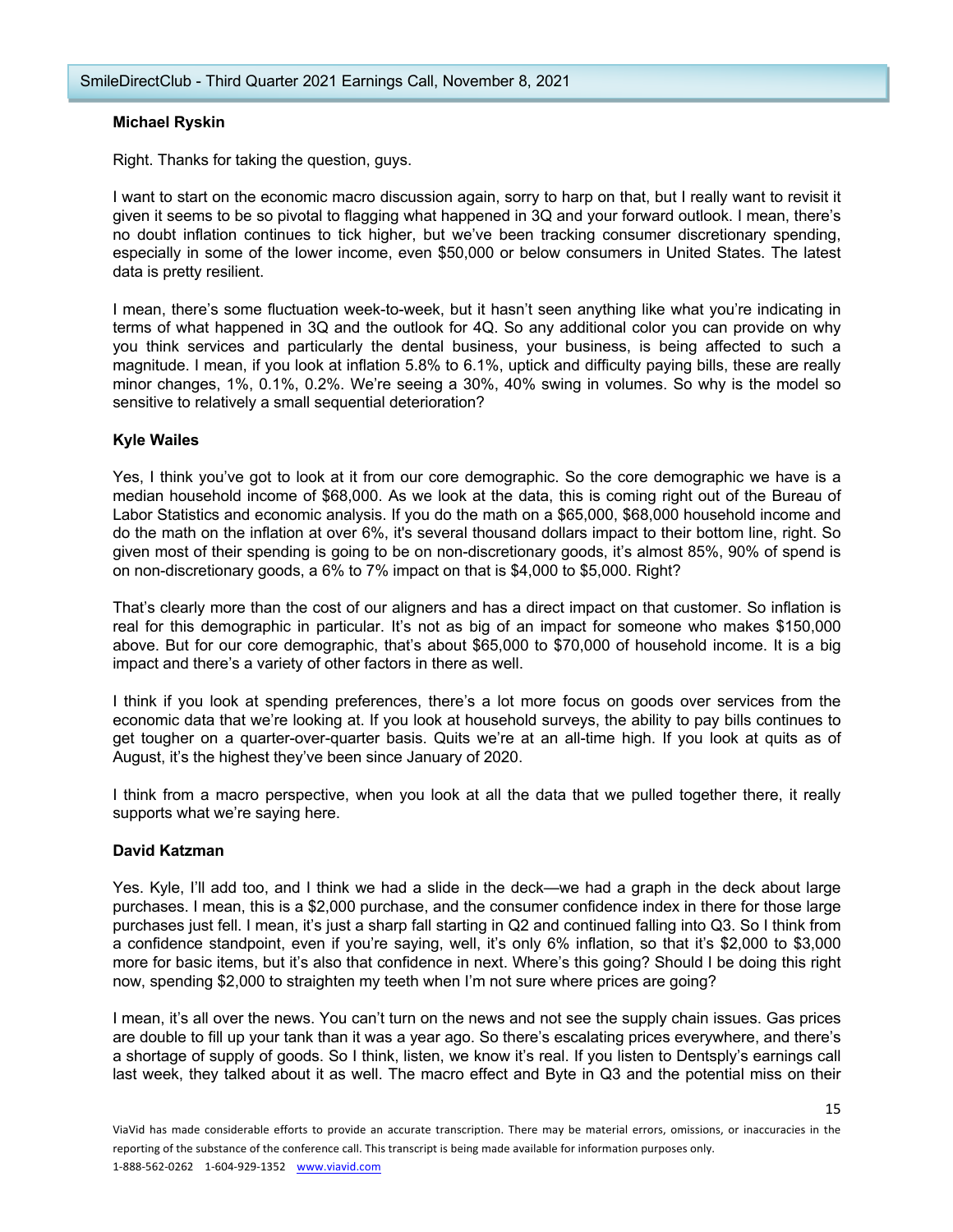2021 guidance with respect to their Byte acquisition. So those guys spent quite a bit of time talking about it in the earnings call. I think they were a little surprised to see it. But it's real, it's here, and we're doing everything we can to combat it.

I think that's part of the advantage that we have of being a vertically integrated company in all aspects, especially with financing. We are the only company that controls our finance. So we have real good experience at it. Some of the stuff we're going to be doing, not only with the late billing that's out there on our website and in the market today, things that we're going to be announcing in December that we think will really help this core demographic customer overcome some of these concerns.

### **Michael Ryskin**

Yes. I appreciate that. Thanks. I just mean that the 6.1% in 3Q, it was 5.8% in 2Q. So I was just looking at it on a sequential basis, but that's fine.

Real quick, just a quick follow-up for me. Can we drill in a little bit on U.S. versus OUS? You've talked about international expansion for a while, and from where we can tell, that's still trending pretty well as we think about continued investment priorities for 4Q next year, as you sort of remain in this challenged environment, how are you allocating, U.S. versus OUS dollars given much bigger revenue base in the U.S. but seemingly much better return on investment OUS given the growth opportunity?

# **Kyle Wailes**

Yes, I would expect revenue, if you look at Q4, to be a similar split. So still approximately 80%, 20%. From a margin perspective, obviously international has been a little bit lower with some additional shipping costs between country, and then also local cost for final assembly. So I would expect a similar trend there on average between if U.S. and the rest of the world about 70% for Q4 but still a little bit lower than that for international.

If you look at sales and marketing in total, as I said before, about 80% to 90% of revenue. If you break that down between U.S. and rest of the world, I would expect U.S. to be 75% to 85% and rest of world to be a 100% to 115% as we continue to invest in new markets like France and get that market off the ground as an example. Then overall G&A dollars, relatively flat on a quarter-over-quarter basis for both U.S. and rest of world.

### **Michael Ryskin**

Great. Thanks.

# **Operator**

Thank you. Our next question comes from the line of Nathan Rich with Goldman Sachs. Please proceed with your question.

### **Nathan Rich**

Hi, thanks for the question.

I just wanted to go back to the shift in marketing strategy. It sounds like you talked about moving more to the top of the funnel leads. But it sounds like given the macro environment, your customer can maybe benefit from more help at point of purchase. David, you talked about the extended financing program, but